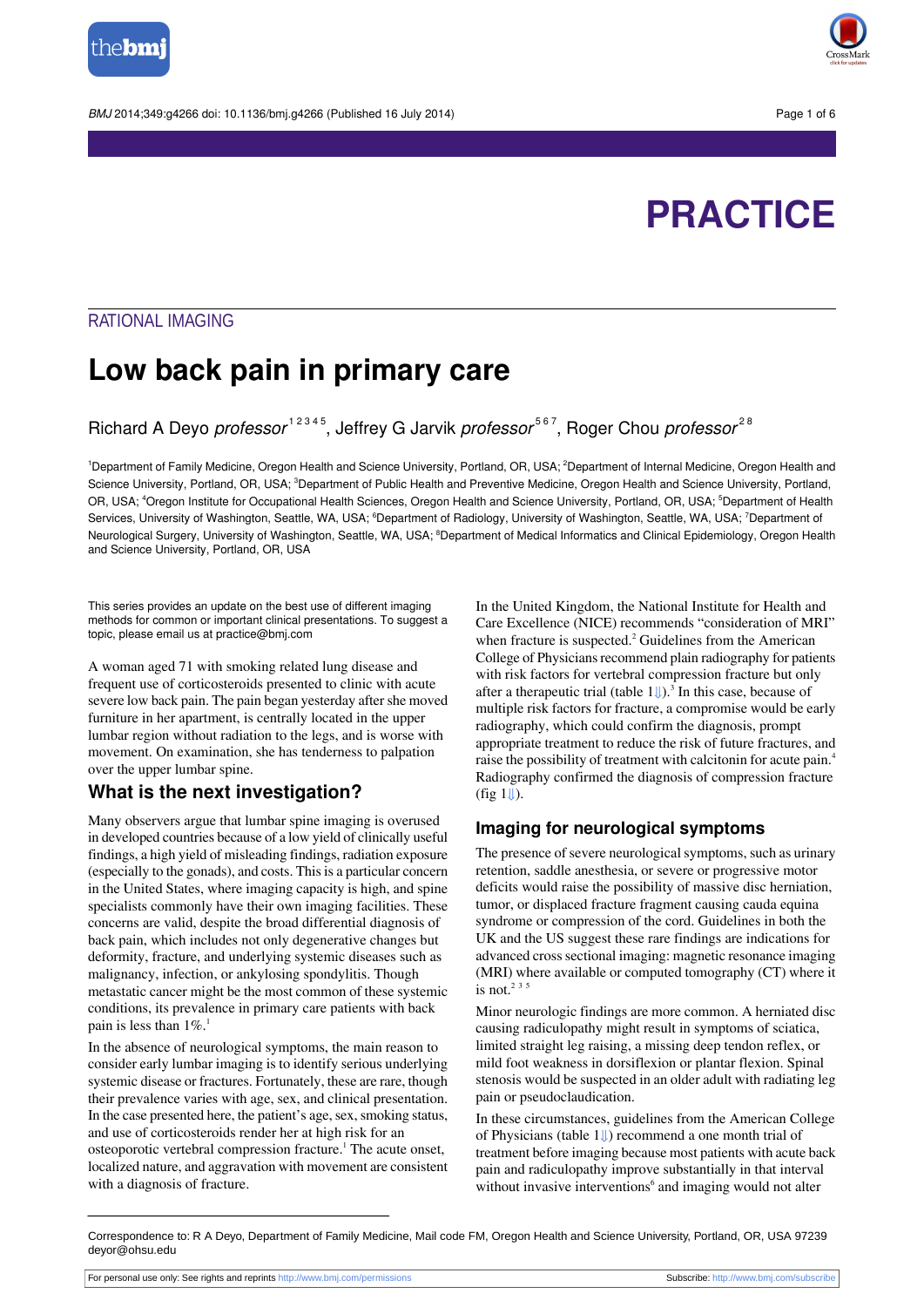#### **Key points**

- **•** Imaging of the lumbar spine for low risk patients can be overused given its low yield of useful findings, high yield of misleading findings, and lack of proved benefit for outcome
- **•** Radiography (with or without erythrocyte sedimentation rate) is often an appropriate initial test for suspected cancer, fracture, or inflammatory spondylopathy
- **•** MRI is appropriate for patients with major neurologic deficits. It is also appropriate for those with a clinical picture of sciatica or stenosis who fail to improve with a therapeutic trial and are potential candidates for surgery or epidural steroids
- **•** Patient histories of cancer, injection drug use, major trauma, or prolonged corticosteroid use are important "red flags" to prompt imaging; other individual red flags have weak likelihood ratios, and the full clinical picture should guide the ordering of lumbar images

initial management.<sup>5</sup> If patients have not improved after a month, and interventions such as surgery or epidural steroid injections are considered, advanced imaging is indicated (figs 2 and 3[⇓](#page-5-1)[⇓](#page-5-2)). The NICE guidelines do not refer to imaging for these milder neurologic findings

#### **Risks of unnecessary imaging**

Clinicians and patients alike might imagine no harm in a non-invasive imaging test. In the case of spine imaging, however, there is a substantial risk of uncovering irrelevant and misleading findings. For example, in a study of 98 MRIs from pain-free volunteers (mean age 42), only 36% had normal discs at all levels. Over half had a bulging disc, and 27% had a protruded disc. Annular fissures were found in 14% and facet arthropathy in  $8\%$ .<sup>7</sup> A prospective study of 200 individuals who initially had no back pain showed that imaging abnormalities often preceded development of back pain. Among the 25% who developed back pain over five years, most MRI findings were unchanged or even improved.<sup>8</sup> Plain radiography and computed tomography similarly show frequent "abnormalities" in pain-free individuals. Both a randomized trial $^9$  and observational studies $^{10}$ suggest that such findings can lead to more surgery and more aggressive treatment, without improvements in patient outcomes. In studies of geographic variations in care, rates of spinal surgery are higher where MRI rates are higher.<sup>11</sup>

Knowing about an imaging abnormality might have adverse effects on patient self perceptions and behavior. In a randomized trial, low risk patients who underwent plain lumbar radiography reported worse pain and overall health during follow-up than those who had no imaging. They also sought more medical care.<sup>12</sup> Similarly, in a trial of lumbar MRI, patients were randomized to receive the report or not. Although clinical outcomes were the same for the two groups, those who did not receive results reported greater improvements in general health.<sup>13</sup> Thus, spinal imaging in low risk patients might diminish self perceived health and drive unnecessary visits and surgery.

Radiation exposure is a concern for plain radiography and computed tomography. Unlike chest radiography, lumbarspine films result in substantial irradiation of the gonads, slightly increasing both mutagenesis and carcinogenesis. Computed tomography results in higher radiation exposure than radiography. In the US, an annual 2.2 million lumbar scans are projected to result in an additional 1200 future cases of cancer.<sup>14</sup> Because of reproductive concerns and the time required for cancer to develop, radiation risks are more important in younger than in older patients.

#### **Impact of imaging on patient outcomes**

The ultimate confirmation of the value of a diagnostic test is that it improves patient outcomes, presumably by guiding better treatment. Though randomized trials of diagnostic tests are rare, we identified six randomized trials of some form of lumbar spine imaging compared with usual care without imaging for

low risk patients. In pooled analyses, the use of imaging was not associated with any advantage in pain relief or functional recovery, in either the short term (<3 months) or the longer term (6 months to a year).<sup>15</sup>

#### **Strategies for selective ordering of lumbar images**

Given the limitations of spinal imaging, several guidelines have recommended highly selective use. The NICE guideline recommends serial clinical review of the diagnosis; no radiography for non-specific low back pain; and consideration of MRI when malignancy, infection, fracture, cauda equina syndrome, or ankylosing spondylitis is suspected (table 1). $^2$  The clinical challenge isto decide when suspicion of these conditions is sufficiently high to warrant imaging.

Some studies and guidelines have proposed the use of "red flags" to guide selective ordering of lumbar images or to minimize the use of advanced imaging. Red flags are a history or findings on physical examination that suggest an increased probability of underlying systemic disease, fracture, or neurologic injury—conditions that might influence initial treatment. They typically include factors such as a history of cancer, a history of injecting drug use, advanced age (variously defined), major trauma, use of corticosteroids, and severe or progressive neurologic deficit. Some listsinclude a wider range of findings, such as limited straight leg raising, abnormal reflexes, spine tenderness, unexplained weight loss, and others.<sup>1</sup> The prevalence of serious spine disorders is low and the sensitivity and specificity of most red flags modest (table  $2\sqrt{2}$ ).<sup>15 16</sup> As a result, recent studies have highlighted the limited predictive value of most red flags and suggested that performing imaging with the presence of any red flag would result in unnecessarily high rates of imaging.<sup>16</sup> Observers have therefore suggested that use of imaging should be guided by the full clinical picture and observation over time, rather than by uncritical use of individual red flags.<sup>17</sup> Indeed, the predictive value of individual red flags varies substantially, and the presence of multiple red flags generates higher predictive values.<sup>15</sup> On the other hand, clinicians sometimes fail to assess major risk factors that should prompt early imaging, such as a history of cancer or injecting drug use, so some guidance seems appropriate.

One inexpensive strategy to augment the sensitivity and specificity of clinical assessment is the use of an inflammatory marker such as the erythrocyte sedimentation rate (ESR), which is often higher in patients with cancer, infections, or inflammatory spondylopathies. This has been incorporated into guidelines from the American College of Physicians (table 1).<sup>2</sup> Though the erythrocyte sedimentation rate is non-specific, its use in this context, combined with plain radiography, is mainly intended to help "rule out" underlying systemic disease without resorting to advanced imaging. A cost effectiveness analysis suggested that a reasonable strategy is to use advanced imaging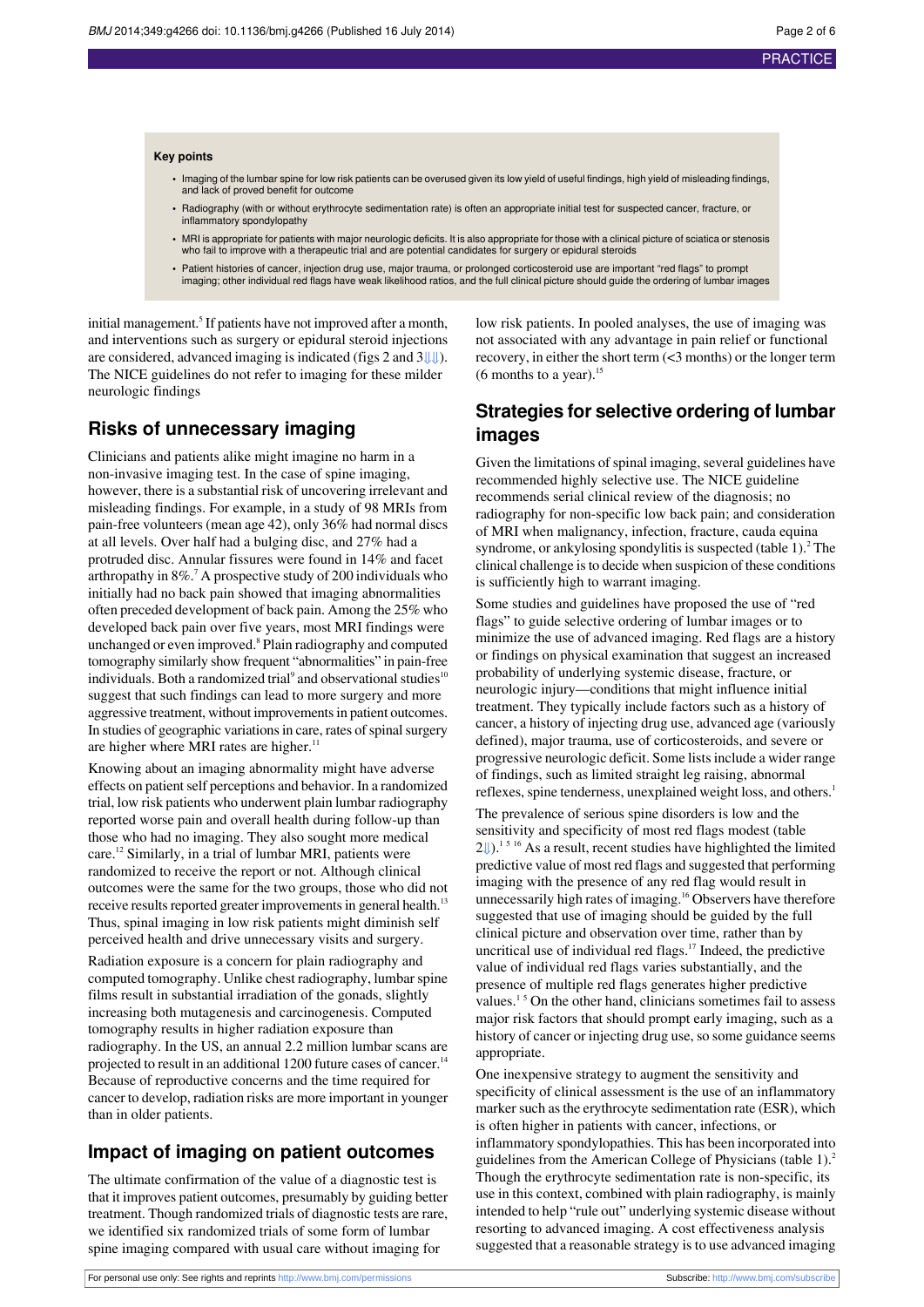only for patients with a red flag plus either an erythrocyte sedimentation rate  $\geq 50$  mm/h or a positive result on radiography.<sup>1</sup>

Additional opportunities to reduce unnecessary spinal imaging include efforts to eliminate repeated testing, potentially with reminders of recent imaging through the use of electronic health records. Another strategy is to alert primary care clinicians about the dubious clinical importance of some degenerative findings on imaging by pointing out their high prevalence in pain-free individuals. A small observational study suggested that adding such a message to routine MRI reports could reduce the use of subsequent imaging tests.<sup>19</sup>

#### **Factors promoting unnecessary spinal imaging**

Many patients are eager for an explanation of their symptoms and expect imaging when they have back pain. In some studies, patients report higher satisfaction with care for back pain if imaging is performed than if it is not or if more advanced imaging is performed than radiography.<sup>9 12</sup> Studies of insurance claims in the US suggest that clinicians order earlier and more advanced imaging when they have financial incentives based on patient satisfaction questionnaires. Patient education strategies might mitigate the impact of delayed or no imaging on patient satisfaction.

Financial incentives are also important when there is high imaging capacity and referral to self owned imaging facilities. Both are concerns in the US, and the former might become increasingly important in the UK if commercialization of the National Health Service increases access to advanced imaging. Advanced imaging such as MRI offers a relatively high profit margin in the US. Finally, physicians are often concerned about legal liability if a serious diagnosis such as cancer or infection is delayed.

#### **Outcome**

The full clinical picture in this case prompted early radiography. The patient's L1 compression fracture was readily apparent on radiography, as was the suggestion of osteopenia. There was no indication of metastatic disease to suggest a pathologic fracture related to malignancy. The patient was treated with oral analgesics, and her symptoms were substantially improved at six weeks' follow-up. At that point, she was started on treatment with bisphosphonates, with the goal of reducing risk of further fracture.

Competing interests: We have read and understood BMJ policy on declaration of interests and declare the following interests: RAD has received honorariums as a member of the board of directors of the Informed Medical Decisions Foundation, a non-profit organization. He receives royalties from UpToDate for authoring topics on acute low back pain. His university has received an endowment from Kaiser Permanente

that supports part of his salary. JGJ receives consulting fees from HealthHelp, a radiology benefits management company. He has received reimbursement for co-editing a book on neuroradiology from Springer Publishing. RC has received consulting fees from Palladian Health, a healthcare management company. He was reimbursed for authoring an article on low back imaging for the American College of Physicians and also helped the American College of Physicians and the American Pain Society develop guidelines for managing low back pain. He has received honorariums from UpToDate for authoring topics on low back pain. All three authors' institutions have received multiple grants from US federal agencies for research on low back pain.

Provenance and peer review: Commissioned; externally peer reviewed.

Patient consent: Patient consent not required (patient anonymised).

- 1 Downie A, Williams CM, Henschke N, Hancock MJ, Ostelo RWJG, de Vet HCW, et al. Red flags to screen for malignancy and fracture in patients with low back pain: systematic review. BMJ 2013;347:f7095.
- 2 NICE Clinical Guideline 88. Low back pain: early management of persistent non-specific low back pain. 2009:9. [www.nice.org.uk/CG88.](http://www.nice.org.uk/CG88)
- 3 Chou R, Qaseem A, Owens DK, Shekelle P, for the Clinical Guidelines Committee of the American College of Physicians. Diagnostic imaging for low back pain: advice for high-value health care from the American College of Physicians. Ann Intern Med 2011;154:181-9.
- Knopp-Sihota JA, Newburn-Cook CV, Homik J, Cummings GG, Voaklander D. Calcitonin for treating acute and chronic pain of recent and remote osteoporotic vertebral compression fractures: a systematic review and meta-analysis. Osteoporos Int 2012;23:17-38. Jarvik JG, Devo RA. Diagnostic evaluation of low back pain with emphasis on imaging.
- Ann Intern Med 2002;137:586-97. 6 Pengel LH, Herbert RD, Maher CG, Refshauge KM. Acute low back pain: systematic
- review of its prognosis. BMJ 2003;327:323.
- Jensen MC, Brant-Zawadzki MN, Obuchowski N, Modic MT, Malkasian D, Ross JS. Magnetic resonance imaging of the lumbar spine in people without back pain. N Engl J Med 1994;331:69-73.
- 8 Carragee E, Alamin T, Cheng I, Franklin T, van den Haak E, Hurwitz E. Are first-time episodes of serious LBP associated with new MRI findings? Spine J 2006;6:624-35.
- 9 Jarvik JG, Hollingworth W, Martin B, Emerson SS, Gray DT, Overman S, et al. Rapid magnetic resonance imaging vs radiographs for patients with low back pain: a randomized controlled trial. JAMA 2003;289:2810-8.
- Webster BS, Cifuentes M. Relationship of early magnetic resonance imaging for work-related acute low back pain with disability and medical utilization outcomes. J Occup Environ Med 2010;52:900-7.
- 11 Lurie JD, Birkmeyer NJ, Weinstein JN. Rates of advanced spinal imaging and spine surgery. Spine 2003;28:616-20.
- 12 Kendrick D, Fielding K, Bentley E, Kerslake R, Miller P, Pringle M. Radiography of the lumbar spine in primary care patients with low back pain: randomized controlled trial. BMJ 2001;322:400-5.
- 13 Ash LM, Modic MT, Obuchowski NA, Ross JS, Brant-Zawadzki MN, Grooff PN. Effects of diagnostic information, per se, on patient outcomes in acute radiculopathy and low back pain. AJNR Am J Neuroradiol 2008;29:1098-103.
- 14 Berrington de Gonzalez A, Mahesh M, Kim KP, Bhargavan M, Lewis R, Mettler F, et al. Projected cancer risks from computed tomographic scans performed in the United States in 2007. Arch Intern Med 2009;169:2071-7.
- 15 Chou R, Fu R, Carrino JA, Deyo RA. Imaging strategies for low-back pain: systematic review and meta-analysis. Lancet 2009;373:463-72.
- 16 Henschke N, Maher CG, Refshauge KM, Herbert RD, Cumming RG, Bleasel J, et al. Prevalence of and screening for serious spinal pathology in patients presenting to primary care settings with acute low back pain. Arthritis Rheum 2009;60:3072-80.
- 17 Underwood M, Buchbinder R. Red flags for back pain: A popular idea that didn't work and should be removed from guidelines. BMJ 2013;347:f7432.
- 18 Joines JD, McNutt RA, Carey TS, Deyo RA, Rouhani R. Finding cancer in primary care outpatients with low back pain: a comparison of diagnostic strategies. J Gen Intern Med 2001;16:14-23.
- 19 McCullough BJ, Johnson GR, Martin BI, Jarvik JG. Lumbar MR imaging and reporting epidemiology: do epidemiologic data in reports affect clinical management? Radiology 2012;262:941-6.

**Accepted:** 11 June 2014

#### Cite this as: **BMJ** 2014:349:q4266

© BMJ Publishing Group Ltd 2014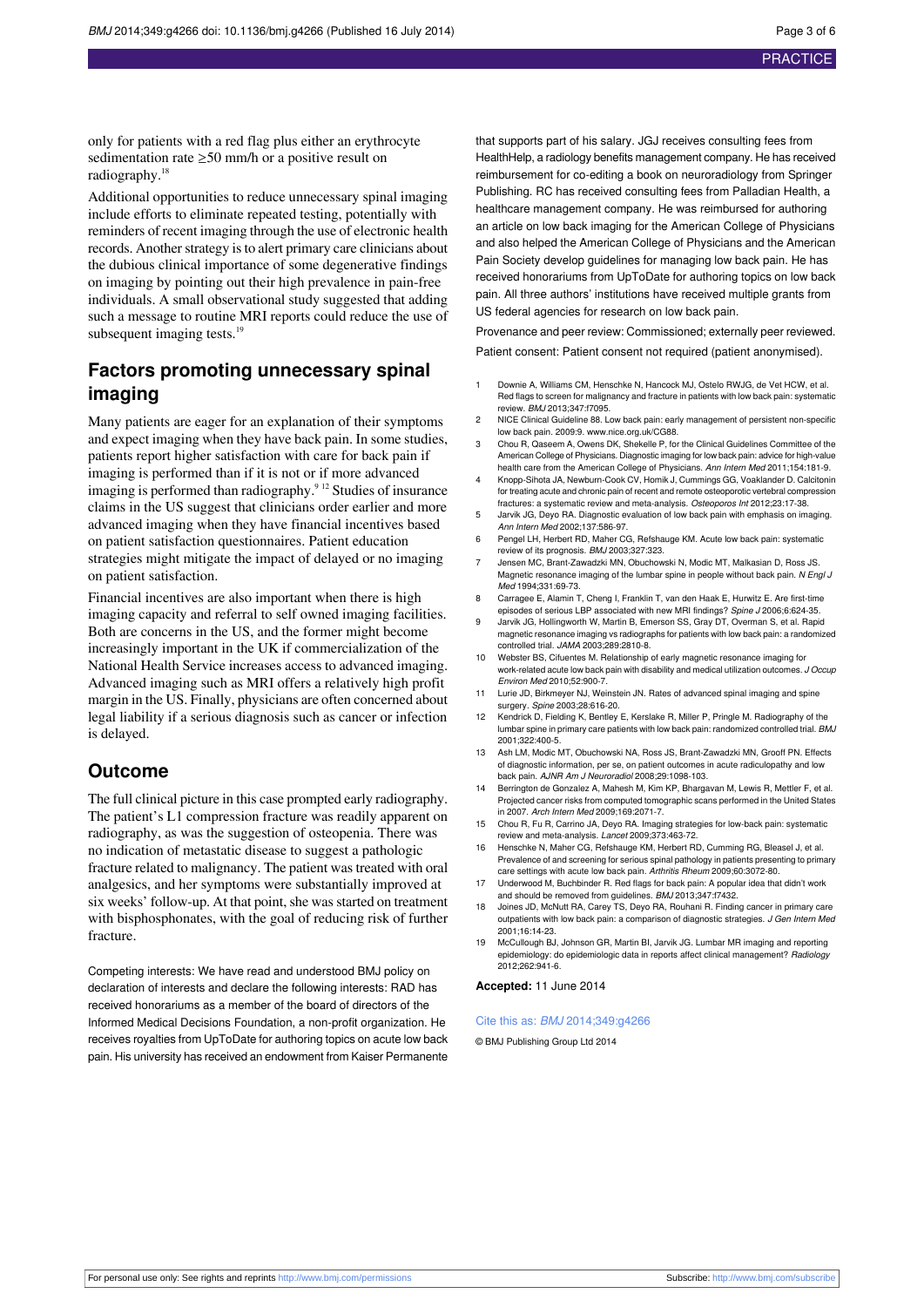### **Tables**

<span id="page-3-0"></span>Table 1| Suggestions for imaging in patients with acute low back pain, from the American College of Physicians and the British National **Institute for Health and Care Excellence (NICE)<sup>2</sup> <sup>3</sup>**

| Imaging action                                        | <b>Suggestions for initial imaging</b>                                                                                                                                                                                                                            |  |  |
|-------------------------------------------------------|-------------------------------------------------------------------------------------------------------------------------------------------------------------------------------------------------------------------------------------------------------------------|--|--|
| American College of Physicians guideline <sup>3</sup> |                                                                                                                                                                                                                                                                   |  |  |
| Immediate imaging:                                    |                                                                                                                                                                                                                                                                   |  |  |
| Radiography* plus ESR                                 | Major risk factors for cancer (history of cancer, multiple risk factors for cancer, strong clinical suspicion for cancer)                                                                                                                                         |  |  |
| <b>MRI</b>                                            | Risk factors for spinal infection (fever and history of injection drug use or recent infection)                                                                                                                                                                   |  |  |
|                                                       | Symptoms or signs of cauda equina syndrome (new urinary retention, fecal incontinence, or saddle anesthesia)                                                                                                                                                      |  |  |
|                                                       | Severe neurologic deficits (progressive motor weakness or motor deficits at multiple neurologic levels)                                                                                                                                                           |  |  |
| Defer imaging after trial of treatment:               |                                                                                                                                                                                                                                                                   |  |  |
| Radiography with or without ESR                       | Weaker risk factors for cancer (unexplained weight loss or age > 50 years)                                                                                                                                                                                        |  |  |
|                                                       | Risk factors for or signs of ankylosing spondylitis (morning stiffness that improves with exercise, alternating buttock<br>pain, awakening because of back pain during second part of night, or younger age (age 20-40))                                          |  |  |
|                                                       | Risk factors for vertebral compression fracture (history of osteoporosis, use of corticosteroids, significant trauma,<br>or older age $(>65$ for women or $>75$ for men))                                                                                         |  |  |
| <b>MRI</b>                                            | Signs and symptoms of radiculopathy (back pain with leg pain in L4, L5, or S1 nerve root distribution or positive<br>result on straight leg raise or crossed straight let raise test) in patients who are candidates for surgery or epidural<br>steroid injection |  |  |
|                                                       | Risk factors for or symptoms of spinal stenosis (radiating leg pain, older age, or pseudoclaudication) in patients<br>who are candidates for surgery                                                                                                              |  |  |
| No imaging                                            | No criteria for immediate imaging and back pain improved or resolved after 1 month trial of treatment                                                                                                                                                             |  |  |
|                                                       | Previous spinal imaging with no change in clinical status                                                                                                                                                                                                         |  |  |
| NICE quideline <sup>2</sup>                           |                                                                                                                                                                                                                                                                   |  |  |
|                                                       | Keep diagnosis under review                                                                                                                                                                                                                                       |  |  |
|                                                       | Do not offer x ray of the lumbar spine for the management of non-specific low back pain+                                                                                                                                                                          |  |  |
|                                                       | Consider MRI when a diagnosis of spinal malignancy, infection, fracture, cauda equina syndrome or ankylosing<br>spondylitis or another inflammatory disorder is suspected                                                                                         |  |  |
|                                                       | Only offer an MRI scan for non-specific low back pain within the context of a referral for an opinion on spinal fusion                                                                                                                                            |  |  |

ESR=erythrocyte sedimentation rate; MRI=magnetic resonance imaging.

\*Consider MRI if initial imaging is negative but clinical suspicion for cancer remains high.

†NICE definition of non-specific low back pain: tension, soreness, and/or stiffness in the lower back region for which it is not possible to identify a specific cause of the pain. Several structures in the back, including the joints, discs, and connective tissues, may contribute to symptoms.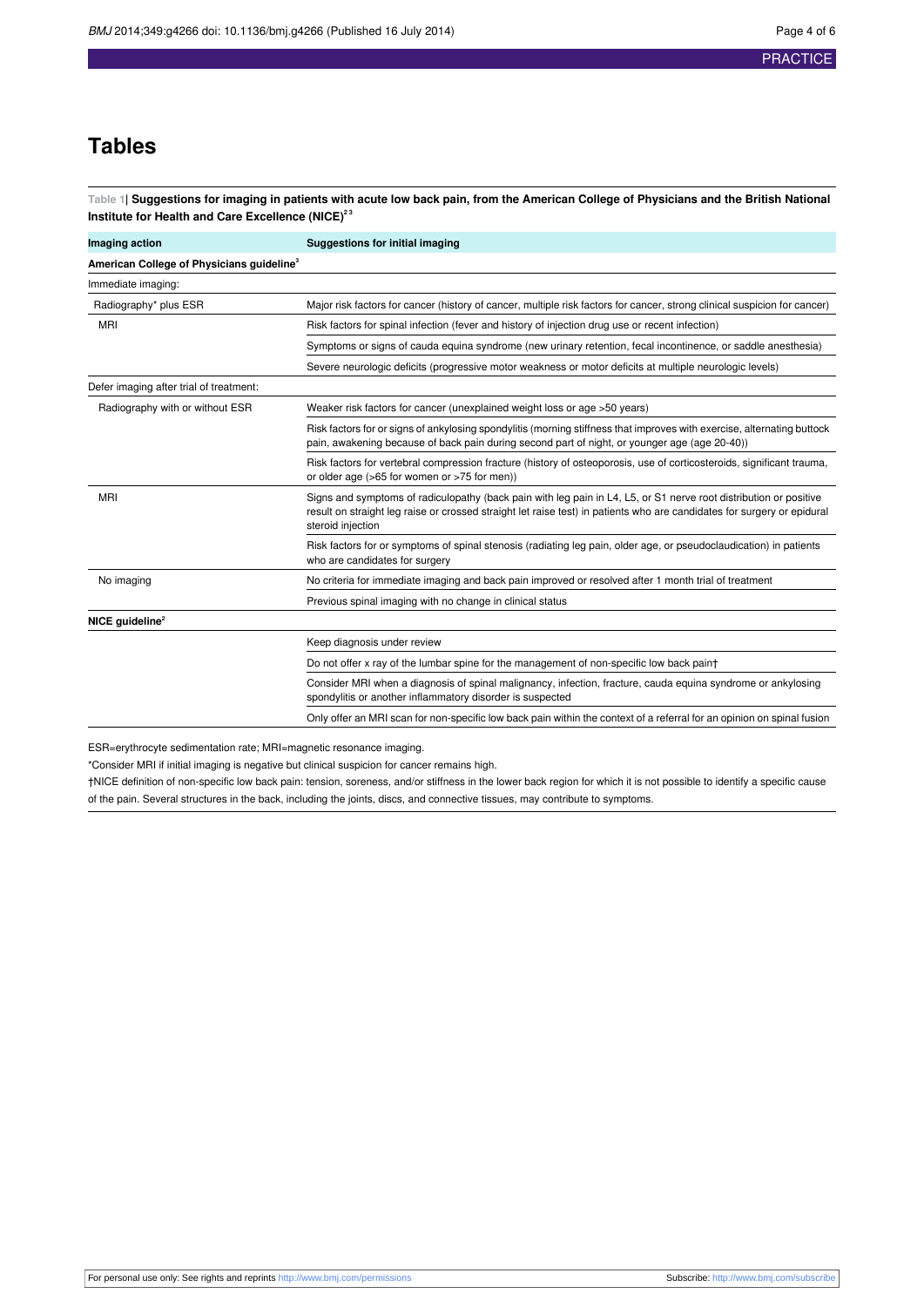<span id="page-4-0"></span>Table 2| Estimates of diagnostic performance for selected "red flag" clinical findings and selected diagnostic tests in detecting spinal malignancy or fracture. Spinal malignancy is the most common underlying systemic cause of back pain. Estimates are based on samples **from primary care<sup>1</sup> <sup>5</sup> <sup>16</sup> <sup>18</sup>**

|                                 | <b>Sensitivity</b> | <b>Specificity</b> |              | Positive likelihood ratio Negative likelihood ratio |  |  |
|---------------------------------|--------------------|--------------------|--------------|-----------------------------------------------------|--|--|
| Red flags for cancer            |                    |                    |              |                                                     |  |  |
| History of cancer               | 0.31               | 0.98               | 15.3         | 0.70                                                |  |  |
| Age $>50$                       | 0.77               | 0.71               | 2.7          | 0.32                                                |  |  |
| Unexplained weight loss         | 0.15               | 0.94               | 2.6          | 0.90                                                |  |  |
| Not improved after 1 month      | 0.31               | 0.90               | 3.0          | 0.77                                                |  |  |
| <b>Test accuracy for cancer</b> |                    |                    |              |                                                     |  |  |
| ESR $\geq$ 20 mm/h              | 0.78               | 0.67               | 2.4          | 0.33                                                |  |  |
| ESR $\geq 50$ mm/h              | 0.56               | 0.97               | 18.7         | 0.45                                                |  |  |
| Plain radiography               | 0.6                | 0.95-0.995         | 12-120       | $0.40 - 0.42$                                       |  |  |
| <b>MRI</b>                      | $0.83 - 0.93$      | $0.90 - 0.97$      | $8.3 - 31$   | $0.07 - 0.19$                                       |  |  |
| Red flags for spinal fracture   |                    |                    |              |                                                     |  |  |
| Age $>70$                       | $0.22 - 0.50$      | 0.96               | $5.5 - 11.2$ | $0.52 - 0.81$                                       |  |  |
| Use of corticosteroids          | $0.06 - 0.25$      | 0.995              | 12-48        | 0.75-0.94                                           |  |  |
| Significant trauma              | $0.25 - 0.30$      | $0.85 - 0.98$      | $2.0 - 10$   | $0.77 - 0.82$                                       |  |  |
|                                 |                    |                    |              |                                                     |  |  |

ESR=erythrocyte sedimentation rate; MRI=magnetic resonance imaging.